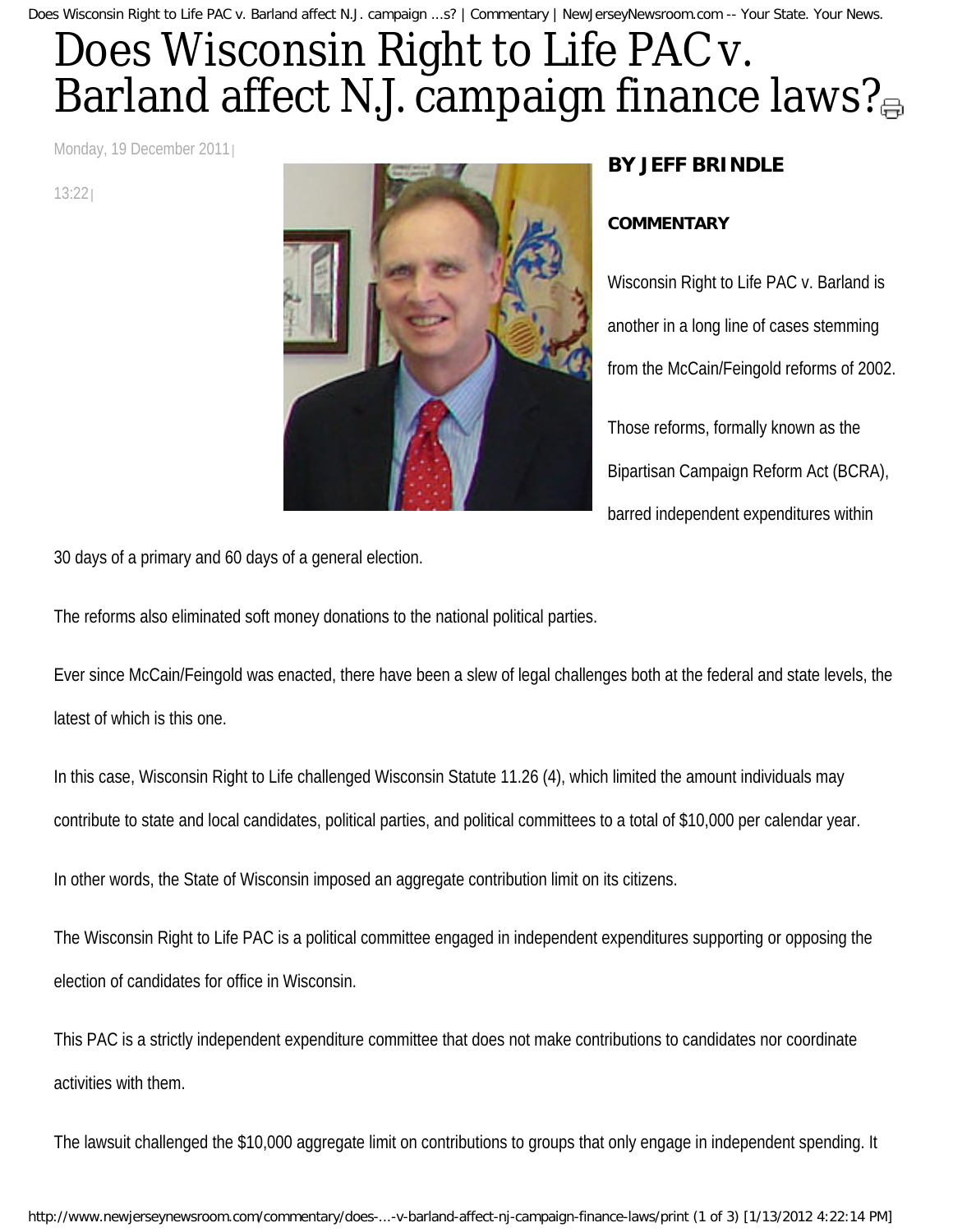Does Wisconsin Right to Life PAC v. Barland affect N.J. campaign ...s? | Commentary | NewJerseyNewsroom.com -- Your State. Your News. does so on the grounds that the provision is a violation of the First Amendment.

Wisconsin Right to Life filed the lawsuit in the context of the 2010 general election. The group was seeking an injunction against the enforcement of the law in question but was initially denied the request by the district court.

A few months after the election, nine State Senators in Wisconsin were subjected to recall elections. As a result of the recall effort, Wisconsin Right to Life again asked the court to enjoin enforcement of 11.26 (4) so that it could collect unlimited contributions and participate in the elections.

Again, the request was denied and Wisconsin Right to Life appealed the matter to the United States Court of Appeals, Seventh Circuit.

Finding in favor of Wisconsin Right to Life, the Appeals Court based its decision on Citizens United v. FEC and stated that "Section 11.26 (4) is unconstitutional to the extent that it limits contributions to committees engaged solely in independent spending for political speech."

This decision, dealing with Wisconsin campaign finance law, echoes the decision of the ninth Circuit Court of Appeals in SpeechNow v. FEC. That decision stated that contribution limits could not be applied to "independent expenditures only committees."

So, does this latest decision endanger in any way New Jersey's campaign finance system?

The short answer is that in all probability—no. However, it is a cautionary tale. It does suggest that we should be ever vigilant in keeping up with the latest round of legal challenges to once settled campaign finance law.

New Jersey law does not contain aggregate contribution limits. And while there is a limit of \$7,200 on contributions to political committees and PACs participating in New Jersey elections, these committees are not "independent expenditure only committees."

They contribute directly to candidates and at times make in-kind contributions that are coordinated with candidate campaigns.

Groups and individuals who operate only independently are not subject in New Jersey to limits on contributions or